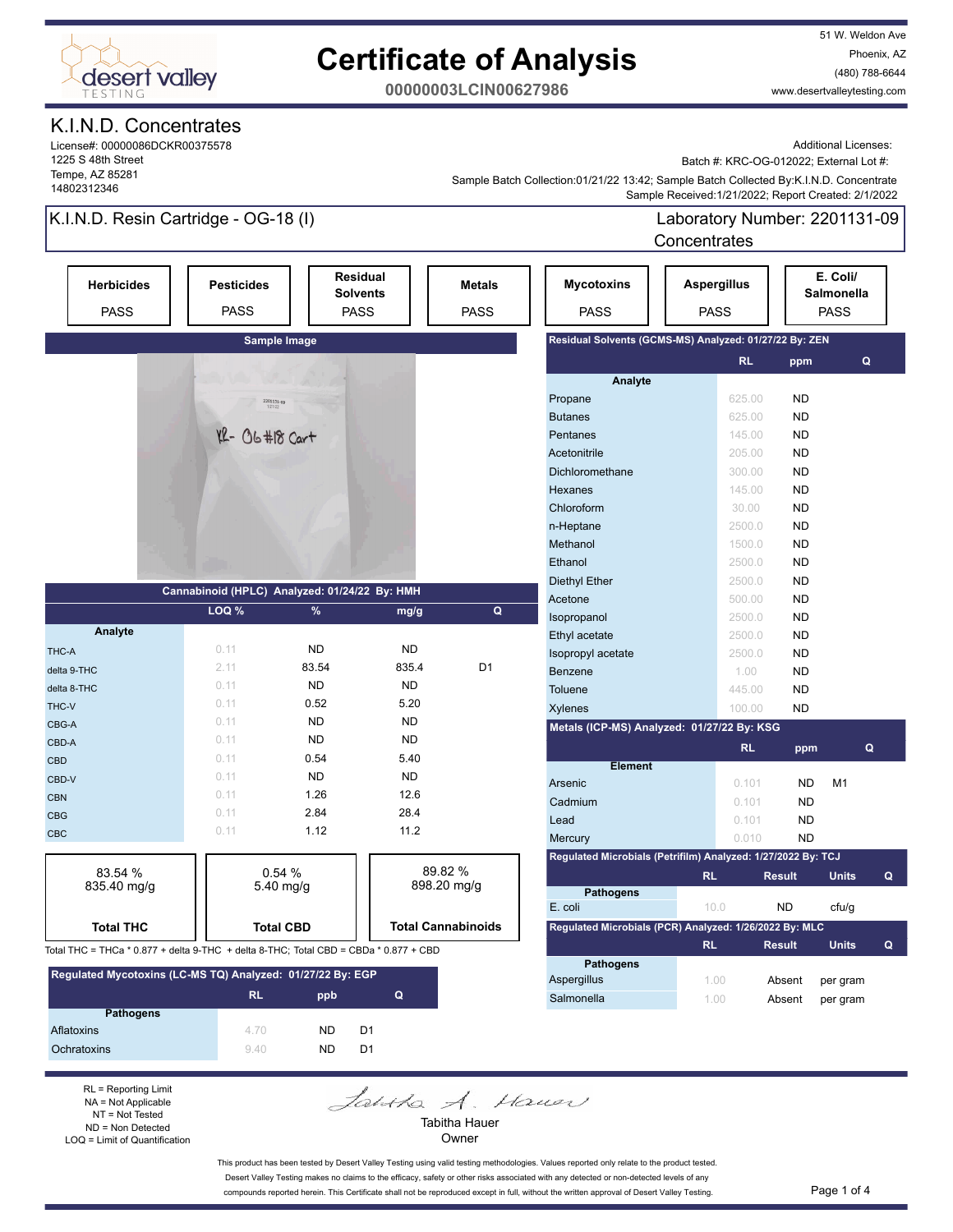

## **Certificate of Analysis**

51 W. Weldon Ave Phoenix, AZ (480) 788-6644 www.desertvalleytesting.com

**00000003LCIN00627986**

#### K.I.N.D. Concentrates

License#: 00000086DCKR00375578 1225 S 48th Street Tempe, AZ 85281 14802312346

Additional Licenses:

Batch #: KRC-OG-012022; External Lot #:

Laboratory Number: 2201131-09

 Sample Received:1/21/2022; Report Created: 2/1/2022 Sample Batch Collection:01/21/22 13:42; Sample Batch Collected By:K.I.N.D. Concentrate

**Concentrates** 

#### K.I.N.D. Resin Cartridge - OG-18 (I)

**Analyte Analyte RL ppm RL ppm Pesticides (LC-MS TQ) Analyzed: 01/25/22 By: LEH Q Q** Acephate 0.188 ND Acequinocyl 0.940 ND L1, V1 Acetamiprid 0.094 ND Aldicarb 0.188 ND Azoxystrobin 0.094 ND Bifenthrin 0.094 ND L1, V1 Boscalid 0.188 ND Carbaryl 0.094 ND Carbofuran 0.094 ND Chlorpyrifos 0.094 ND **Diazinon 0.094 ND Dimethoate 0.094 ND**  Ethoprophos 0.094 ND Etofenprox 0.188 ND Etoxazole 0.094 ND Fenoxycarb 0.094 ND Fenpyroximate E 0.188 ND L1, V1 Flonicamid 0.470 ND L1, V1 Fludioxonil 0.188 ND Hexythiazox 0.470 ND Imazalil 0.094 ND Imidacloprid 0.188 ND Kresoxim-methyl 0.188 ND Malathion 0.094 ND Metalaxyl 0.094 ND Methiocarb 0.094 ND Methomyl 0.188 ND Myclobutanil 0.094 ND **Naled 0.235 ND Oxamyl 0.470 ND**  Piperonyl butoxide 0.940 ND Propiconazole 0.188 ND Propoxure 0.094 ND Spiromesifen 0.094 ND Spirotetramat 0.094 ND Spiroxamine 0.188 ND Tebuconazole 0.188 ND Thiacloprid 0.094 ND Thiamethoxam 0.094 ND Trifloxystrobin 0.094 ND Abamectin **0.235 ND L1, V1 Bifenazate 10.094 ND** Chlorantraniliprole 0.094 ND Clofentezine 0.094 ND Cyfluthrin 1980 0.940 ND L1, V1 Cypermethrin 1980 0.470 ND V1 Daminozide 0.470 ND L1, V1 DDVP (Dichlorvos) 0.235 ND D1, V1 Fipronil 0.188 ND Paclobutrazol 0.188 ND Permethrins 0.094 ND L1, V1 Phosmet 0.094 ND Prallethrin 0.094 ND V1 Pyrethrins 0.470 ND L1, V1 Pyridaben 1980 0.094 ND Spinosad 1980 0.094 ND L1 Chlorfenapyr 0.940 ND

#### **Herbicides (LC-MS TQ) Analyzed: 01/26/22 By: LEH**

**Q**

### **RL ppm**

**Analyte**

Pendimethalin 0.047 ND L1

RL = Reporting Limit NA = Not Applicable NT = Not Tested ND = Non Detected LOQ = Limit of Quantification

Jantha A. Hauer

Tabitha Hauer **Owner** 

This product has been tested by Desert Valley Testing using valid testing methodologies. Values reported only relate to the product tested. Desert Valley Testing makes no claims to the efficacy, safety or other risks associated with any detected or non-detected levels of any compounds reported herein. This Certificate shall not be reproduced except in full, without the written approval of Desert Valley Testing. Page 2 of 4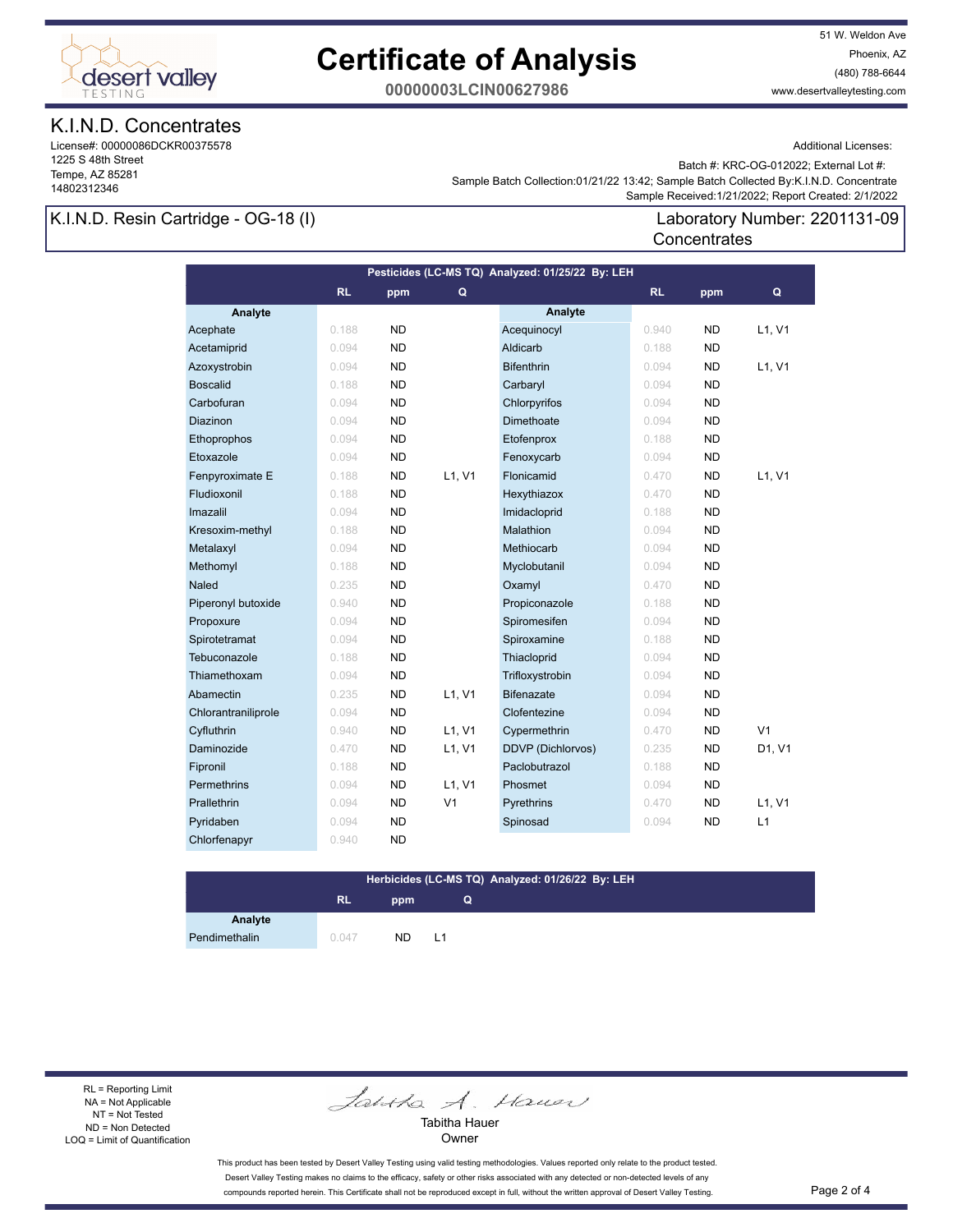

## **Certificate of Analysis**

51 W. Weldon Ave Phoenix, AZ (480) 788-6644 www.desertvalleytesting.com

**00000003LCIN00627986**

#### K.I.N.D. Concentrates

License#: 00000086DCKR00375578 1225 S 48th Street Tempe, AZ 85281

Additional Licenses:

Batch #: KRC-OG-012022; External Lot #:

Laboratory Number: 2201131-09

Sample Battri Collection.orizinzzi istaz, Sample Battri Collection (State Collection 2012)<br>Sample Received:1/21/2022; Report Created: 2/1/2022 Sample Batch Collection:01/21/22 13:42; Sample Batch Collected By:K.I.N.D. Concentrate

**Concentrates** 

#### K.I.N.D. Resin Cartridge - OG-18 (I)

| Non-Regulated Microbials (PetriFilms) Analyzed: By: |           |               |              |   |  |  |
|-----------------------------------------------------|-----------|---------------|--------------|---|--|--|
|                                                     | <b>RL</b> | <b>Result</b> | <b>Units</b> | Q |  |  |
| <b>Pathogens</b>                                    |           |               |              |   |  |  |
| <b>Total Coliform</b>                               | NT        | NT            | cfu/g        |   |  |  |
| Yeast                                               | NT        | NT            | cfu/q        |   |  |  |
| Mold                                                | NT        | NT            | cfu/q        |   |  |  |
| Aerobic Bacteria                                    | NT        | NT            | cfu/q        |   |  |  |
| Enterobacteria                                      | NT        | NT            | cfu/q        |   |  |  |

| Water Activity (Moisture Reacter) Analyzed: By: |           |           |   |  |  |  |
|-------------------------------------------------|-----------|-----------|---|--|--|--|
|                                                 |           | <b>AW</b> | Q |  |  |  |
| Compound                                        |           |           |   |  |  |  |
| <b>Water Activity</b>                           |           | NΤ        |   |  |  |  |
| Moisture (Drying Oven) Analyzed: By:            |           |           |   |  |  |  |
|                                                 |           | $\%$      | Q |  |  |  |
| <b>Compound</b>                                 |           |           |   |  |  |  |
| <b>Percent Moisture</b>                         | <b>NT</b> | NT        |   |  |  |  |
| pH Test (HannHI11310) Analyzed: By:             |           |           |   |  |  |  |
|                                                 |           | <b>NA</b> | Q |  |  |  |
| Compound                                        |           |           |   |  |  |  |
| рH                                              |           | NT        |   |  |  |  |

|                             | Terpenes (GCMS-MS) Analyzed: | By:           |   |
|-----------------------------|------------------------------|---------------|---|
|                             | mg/g                         | $\frac{9}{6}$ | Q |
| Compound                    |                              |               |   |
| alpha-Bisabolol             | NT                           | NΤ            |   |
| (-)-Borneol and (+)-Borneol | NT                           | NT            |   |
| Camphene                    | <b>NT</b>                    | <b>NT</b>     |   |
| Camphor                     | <b>NT</b>                    | <b>NT</b>     |   |
| beta-Caryophyllene          | NT                           | NT            |   |
| trans-Caryophyllene         | NT                           | NT            |   |
| Caryophyllene Oxide         | <b>NT</b>                    | <b>NT</b>     |   |
| alpha-Cedrene               | <b>NT</b>                    | NT            |   |
| Cedrol                      | <b>NT</b>                    | NΤ            |   |
| Endo-fenchyl Alcohol        | NT                           | NT            |   |
| Eucalyptol                  | NT                           | NT            |   |
| Fenchone                    | <b>NT</b>                    | <b>NT</b>     |   |
| Geraniol                    | <b>NT</b>                    | NT            |   |
| Geranyl acetate             | NT                           | NΤ            |   |
| Guaiol                      | ΝT                           | ΝT            |   |
| Hexahydrothymol             | NT                           | NT            |   |
| alpha-Humulene              | <b>NT</b>                    | <b>NT</b>     |   |
| Isoborneol                  | <b>NT</b>                    | NT            |   |
| Isopulegol                  | NT                           | NT            |   |
| Limonene                    | NT                           | NT            |   |
| Linalool                    | <b>NT</b>                    | <b>NT</b>     |   |
| p-Mentha-1,5-diene          | <b>NT</b>                    | NT            |   |
| beta-Myrcene                | <b>NT</b>                    | <b>NT</b>     |   |
| trans-Nerolidol             | NT                           | NT            |   |
| Ocimene                     | NT                           | NT            |   |
| alpha-Pinene                | <b>NT</b>                    | NT            |   |
| beta-Pinene                 | <b>NT</b>                    | <b>NT</b>     |   |
| Pulegone                    | <b>NT</b>                    | <b>NT</b>     |   |
| Sabinene                    | NT                           | NT            |   |
| Sabinene Hydrate            | NT                           | NT            |   |
| gamma-Terpinene             | <b>NT</b>                    | NT            |   |
| alpha-Terpinene             | <b>NT</b>                    | <b>NT</b>     |   |
| 3-Carene                    | ΝT                           | ΝT            |   |
| <b>Terpineol</b>            | ΝT                           | ΝT            |   |
| Terpinolene                 | NT                           | NT            |   |
| Valencene                   | <b>NT</b>                    | <b>NT</b>     |   |
| <b>Nerol</b>                | <b>NT</b>                    | <b>NT</b>     |   |
| cis-Nerolidol               | NT                           | NΤ            |   |
| <b>Total Terpenes</b>       | NT                           | NΤ            |   |
|                             |                              |               |   |

#### RL = Reporting Limit NA = Not Applicable NT = Not Tested ND = Non Detected LOQ = Limit of Quantification

Jantha A. Hauer

Tabitha Hauer Owner

This product has been tested by Desert Valley Testing using valid testing methodologies. Values reported only relate to the product tested. Desert Valley Testing makes no claims to the efficacy, safety or other risks associated with any detected or non-detected levels of any compounds reported herein. This Certificate shall not be reproduced except in full, without the written approval of Desert Valley Testing. Page 3 of 4